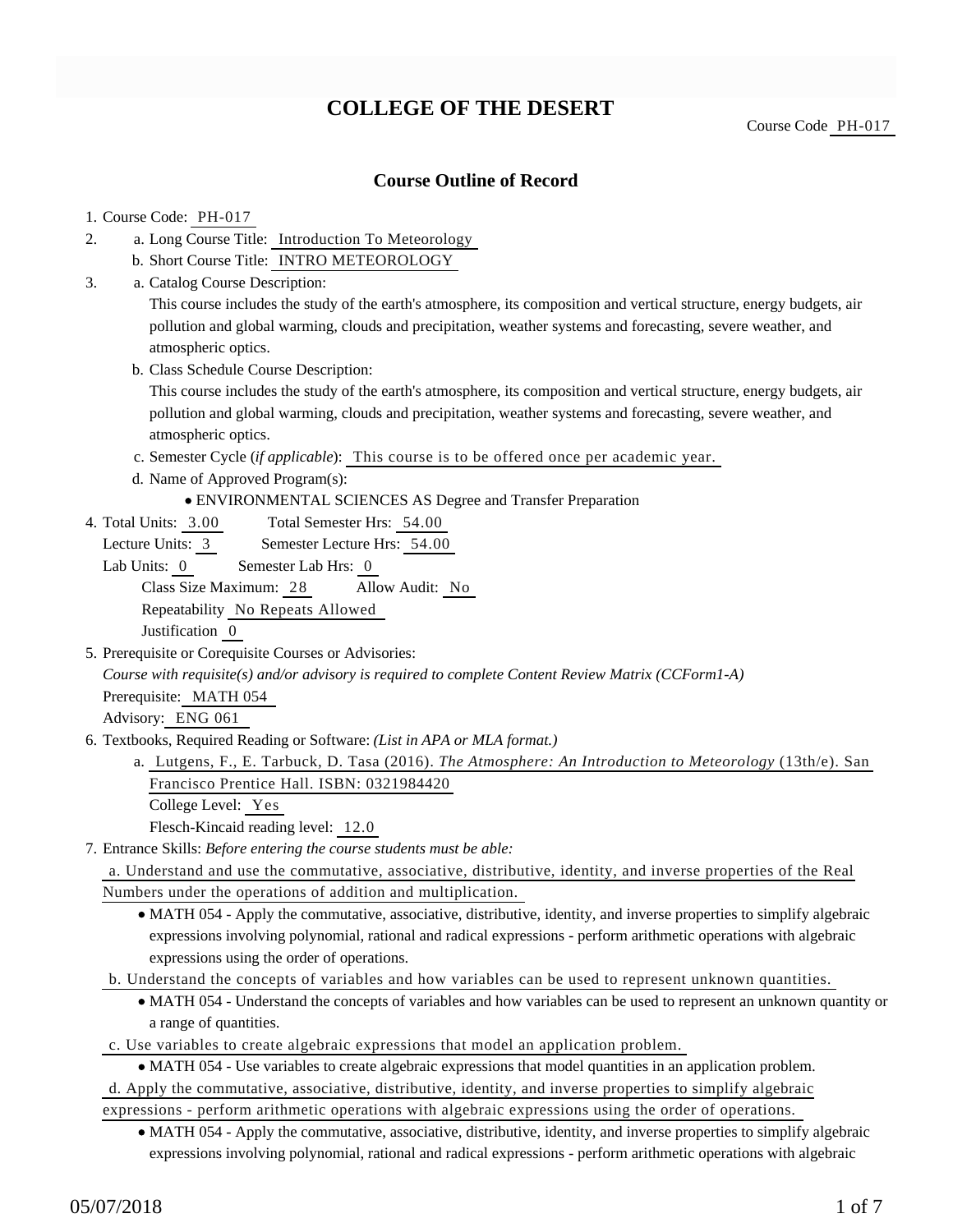expressions using the order of operations.

e. Understand and use the properties of integer exponents to simplify algebraic expressions, including expressions involving scientific notation.

MATH 054 - Use the properties of integer exponents to simplify algebraic expressions, including expressions involving scientific notation.

f. Use variables with the algebraic method to create algebraic equations or inequalities that model an application problem.

MATH 054 - Employ variables to create algebraic equations or inequalities that model an application problem.

g. Understand and use the addition, subtraction, multiplication, and division properties of equality to solve linear equations.

MATH 054 - Use properties of equality to solve linear equations in one variable and describe the solution using set notation.

h. Understand square roots and solve square root equations.

MATH 054 - Interpret square roots and solve square root equations.

i. Understand the Cartesian coordinate system and use it to graph linear equations by plotting points.

MATH 054 - Convert between the geometric (Cartesian) and algebraic representations of a linear relation in two variables. Make use of point-slope and slope intercept forms.

j. Understand the meaning of the slope of a line and find an equation for a line using general forms including point-slope and slope intercept.

MATH 054 - Convert between the geometric (Cartesian) and algebraic representations of a linear relation in two variables. Make use of point-slope and slope intercept forms.

k. Understand and use basic formulas from geometry including perimeter, area, and volume.

MATH 054 - Use basic formulas from geometry to find perimeter, area and volume of basic figures.

MATH 054 - Use proportionality to discover side lengths of similar triangles.

l. Apply units and unit conversion appropriately to solve application word problems that involve their use. Dimensional Analysis.

MATH 054 - Use dimensional analysis appropriately in applications.

m.

Conduct research and evaluate sources for use as evidence in essays on complex topics.

- ENG 061 Demonstrate the ability to use research skills including library resources such as books, periodicals, electronic databases and online resources such as the internet.
- n.

Integrate source material and demonstrate critical awareness in multi-page essays

ENG 061 - Demonstrate the ability to think critically and express ideas using various patterns of development.

o.

Format essays correctly according to MLA or APA conventions, including in-text references and correct works cited/reference entries.

- ENG 061 Utilize a handbook to properly cite and document source material in MLA format.
- 8. Course Content and Scope:

Lecture:

- Part I. 1.
	- 1. Introduction to weather observations, charts, and systems
	- 2. Atmospheric composition and vertical structure
	- 3. Energy and energy budgets

2. Part II.

- 1. Air pollution
- 2. Climate and Global warming
- Part III. 3.
	- 1. Humidity
	- 2. Clouds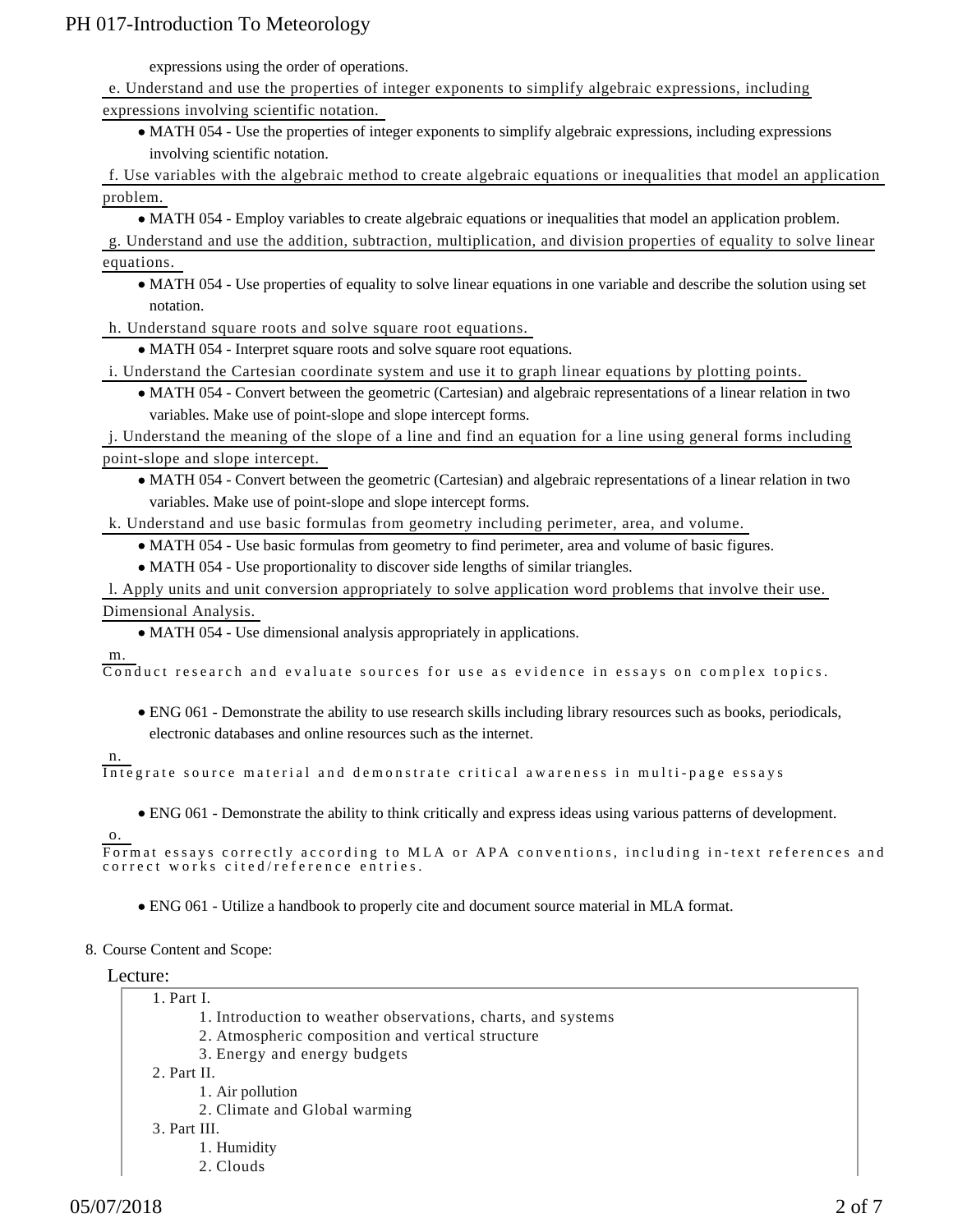| 3. Precipitation                                   |  |
|----------------------------------------------------|--|
| 4. Part IV.                                        |  |
| 1. Structure of large mid-latitude weather systems |  |
| 2. Air masses, fronts, and frontal cyclones.       |  |
| 3. Weather forecasting                             |  |
| 5. Part V.                                         |  |
| 1. General circulation                             |  |
| 2. Thunderstorms and Tornadoes                     |  |
| 3. Hurricanes                                      |  |
| 6. Part VI.                                        |  |
| 1. Light and color in the atmosphere               |  |

| Lab: (if the "Lab Hours" is greater than zero this is required) |  |  |  |
|-----------------------------------------------------------------|--|--|--|
|                                                                 |  |  |  |

9. Course Student Learning Outcomes:

1. Explain the history of meteorology and its impact on human history.

2. Use various representations including words, graphs, drawings, and equations to describe phenomena associated with the atmosphere.

3. Analyze meteorological patterns and make predictions of future weather.

4. Describe the composition of the atmosphere and the atmospheric energy budget and how both are affected by human activity.

5. Describe the interaction of visible light with the atmosphere.

10. Course Objectives: Upon completion of this course, students will be able to:

#### **Part I.**

b. Interpret weather observations on a weather map

c. Employ a model to explain a variety of daily weather events.

d. Describe, using words and /or diagrams, a model for conceptualizing matter as an assemblage of atoms and molecules.

e. Explain the concepts of temperature, pressure, density, and phase change in terms of the molecular model and/or kinetic theory of gases.

f. Name the five most common gases in the earth's atmosphere and their approximate concentrations.

g. Explain how ozone is created and destroyed in the atmosphere, the role of humans, in these processes, and some of the consequences of ozone pollution and depletion.

h. Name five major layers of the atmosphere, their approximate altitudes, and some identifying features of each layer.

- i. Compare and contrast the concepts of energy, heat, and temperature.
- j. Explain why the amount of incoming solar radiation varies with latitude, time of day and time of year.

k. Explain how an object's reflectivity and specific heat affect the rate at which it may change temperature.

l. Calculate an energy budget, given values for various energy fluxes.

m. Explain how radiation is emitted and absorbed by objects of different densities, temperatures, and chemical makeup. **Part II.**

o. Name six major pollutants, some natural and anthropogenic processes that produce them, and hazards they represent to humans and the environment.

p. List three indoor air pollutants, their sources, and their health risks.

q. Describe the roles played by winds, atmospheric stability, and topography in the dispersal of air pollutants.

r. Describe how acid rain forms and the problems it creates.

s. Utilize energy budget relations to trace the potential of greenhouse gases bringing about global temperature change.

t. Describe examples of how an enhanced greenhouse effect can lead to changes in other atmospheric variables.

u. List observational evidence in support of and in opposition to the hypothesis of global warming, pointing out limitations or uncertainties in such evidence

v. Describe potential impacts of global warming on the earth's geography and on human activities.

#### **Part III.**

x. Define equilibrium and explain how the amount of water vapor at equilibrium varies with temperature.

y. Compare five different methods used to describe the amount of water vapor in the air and identify the instruments by which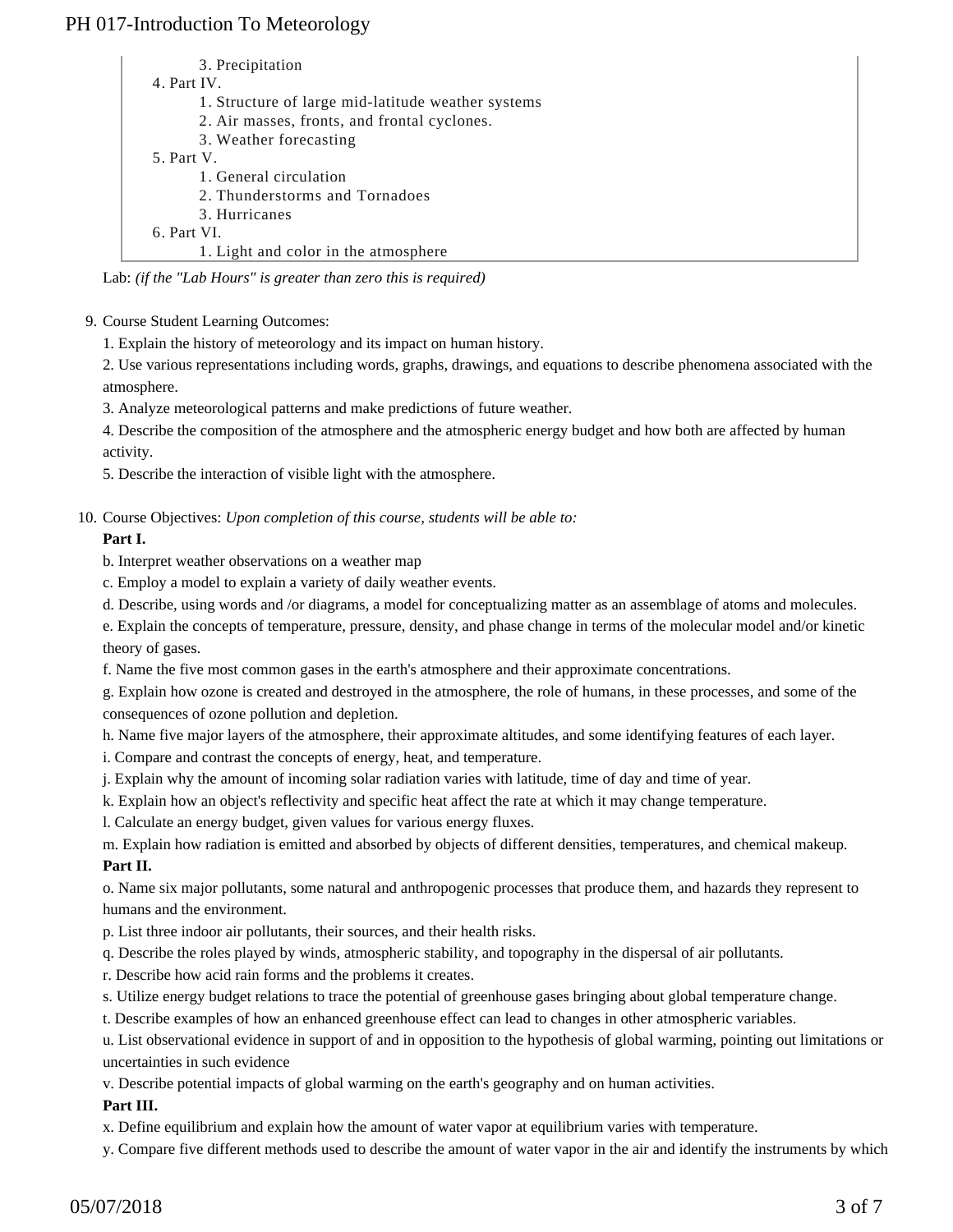the measurements are made.

- z. Describe how humidity varies diurnally, annually, and by location, and discuss its impact on human health.
- aa. Identify conditions under which dew and frost occur.
- ab. Explain the roles played by atmospheric particles in the formation and growth of cloud particles.
- ac. Identify clouds from each of the major cloud groups and describe how they form.
- ad. Distinguish between stable and unstable clouds.
- ae. Interpret atmospheric soundings to identify stable layers, unstable layers, inversions, and clouds.
- af. Apply thermodynamic diagrams to solve a variety of problems in atmospheric thermodynamics.
- ag. Describe two processes why which precipitation forms.
- ah. Explain how different types of precipitation form.
- ai. Explain the theory behind modern cloud seeding/ precipitation formation.

### **Part IV.**

ak. State Newton's three laws of motion and give examples or each.

- al. Name the important forces affecting the behavior of the air.
- am. Explain the concept of hydrostatic balance.
- an. Define geostrophic balance and draw a force diagram to illustrate it.
- ao. Explain how temperature patterns determine upper level pressure patterns.
- ap. Explain the relationship between fronts and jet streams.
- aq. Identify warm and cold air advection in a layer through vertical changes in horizontal wind direction.
- ar. Identify different air mass source regions.
- as. Classify air masses on weather maps and by their radiosonde soundings.
- at. Locate and label fronts according to their type on a weather map.
- au. Describe typical weather conditions that accompany different types of air masses and fronts.
- av. Sketch and label stages in the Norwegian cyclone model.
- aw. Identify examples of divergence and vorticity in wind flow patterns and describe how cyclone development is related to these patterns and other factors.
- ax. Describe, compare, and contrast several basic forecasting methods.
- ay. Utilize forecasting methods to make forecasts of weather map features and local weather.
- az. Describe the information a meteorologist considers before issuing a forecast.
- ba. Interpret a computer weather forecast correctly.

### **Part V.**

- bc. Provide examples of atmospheric circulations on five different scales of size and time.
- bd. Sketch typical flow patterns for several meteorological phenomena, e.g., land and sea breezes, lee waves, Hadley
- circulation, etc., and describe the factors and forces important in their formation.
- be. Describe the ENSO cycle, including El Nino and La Nina events.
- bf. Describe the interaction of the different scales of atmospheric circulation.
- bg. Define what is meant by chaos and the "butterfly effect."
- bh. Sketch the stages in the development of a typical thunderstorm, showing wind flow patterns, temperatures, and precipitation.
- bi. Describe two hypotheses that address the formation of electric charge in thunderstorms.
- bj. Describe conditions under which tornadoes form.
- bk. List safety precautions appropriate for lightning and tornadoes.
- bl. Discuss difficulties and successes in forecasting thunderstorms and tornadoes.
- bm. Name the conditions required for a hurricane to form.
- bn. Locate on a map the regions of frequent hurricane formation and their path.

bo. Sketch a cross section of a hurricane, indicating all structural components and general patterns of wind flow, air pressure, temperature, clouds, and precipitation.

bp. Identify the energy sources for a hurricane and how it influences growth and decay.

bq. Describe the weather and sea conditions resulting from hurricane's landfall and the associated damage.

br. Identify techniques used in hurricane forecasting, how accurate they are, and the prospects of improving their accuracy. **Part VI.**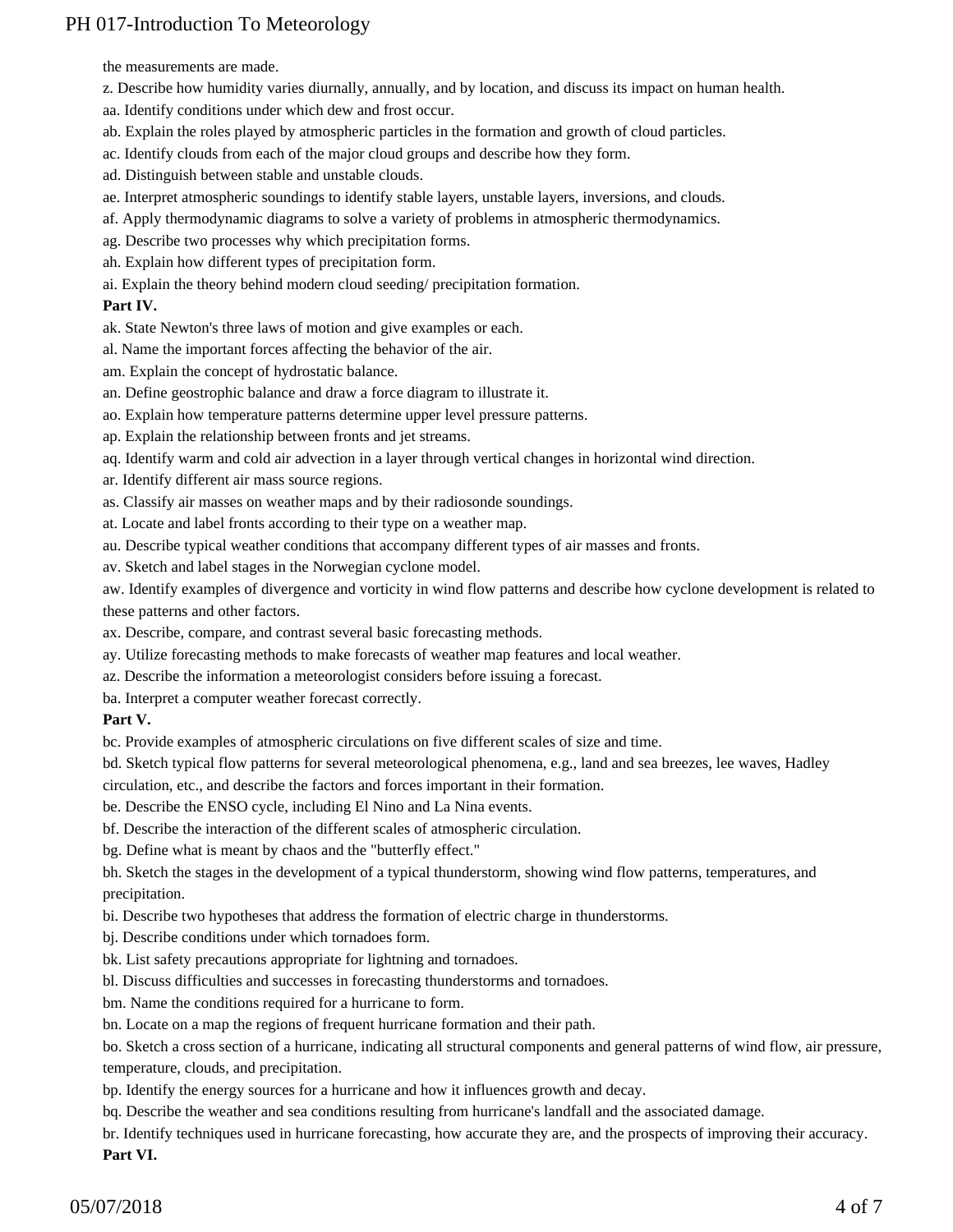bt. Explain the origin of mirages, sky colors, rainbows and other optical phenomenon.

bu. Infer something about atmospheric conditions from given optical phenomenon.

bv. Recognize when and where to look to observe rainbows, halos, and coronas.

bw. Perform demonstrations that model optical phenomena such as coronas and rainbows.

- 11. Methods of Instruction: *(Integration: Elements should validate parallel course outline elements)* 
	- a. Lecture
	- Other Methods:

a. Lectures, presentations, visual aids b. In class demonstrations (hands-on and computer based) c. Videos

12. Assignments: (List samples of specific activities/assignments students are expected to complete both in and outside of class.) In Class Hours: 54.00

Outside Class Hours: 108.00

- a. In-class Assignments
	- 1. Attend Lectures and take notes
	- 2. Share information on out-of-class activities
	- 3. Oral Presentation of research project.
- b. Out-of-class Assignments
	- 1. Reading assignments (text, online)
	- 2. Problems assigned at the end of each chapter (conceptual and math-based)
	- 3. Online research regarding current weather conditions, IR, UV, and VIS satellite photos, storm tracking, hurricane tracking, etc.
	- 4. Daily weather observations utilizing our new weather station.
	- 5. Research project to be presented to class.

13. Methods of Evaluating Student Progress: The student will demonstrate proficiency by:

Written homework

Assignments at end of chapter.

Term or research papers

Includes presentation to class.

Field/physical activity observations

Out of class activity that is to be presented to class as part of the research paper.

- Presentations/student demonstration observations Research project.
- True/false/multiple choice examinations
- Mid-term and final evaluations

#### 14. Methods of Evaluating: Additional Assessment Information:

a. Periodic examinations on subject matter. These exams will have essay, short answer, problem solving, fills-in, and multiple choice questions. (60%) b. Homework assignments, research project, and online activities. (20%) c. Comprehensive final exam (20%) 90 - 100% A 80 - 89.9% B 65 - 79.9% C 50 - 64.9% D Below 50% F

15. Need/Purpose/Rationale -- All courses must meet one or more CCC missions.

IGETC Area 5: Physical and Biological Sciences (mark all that apply)

A: Physical Science without Lab

CSU GE Area B: Physical and its Life Forms(mark all that apply)

B1 - Physical Science

PO-GE C1-Natural Sciences

Explain concepts and theories related to physical, chemical, and biological natural phenomena.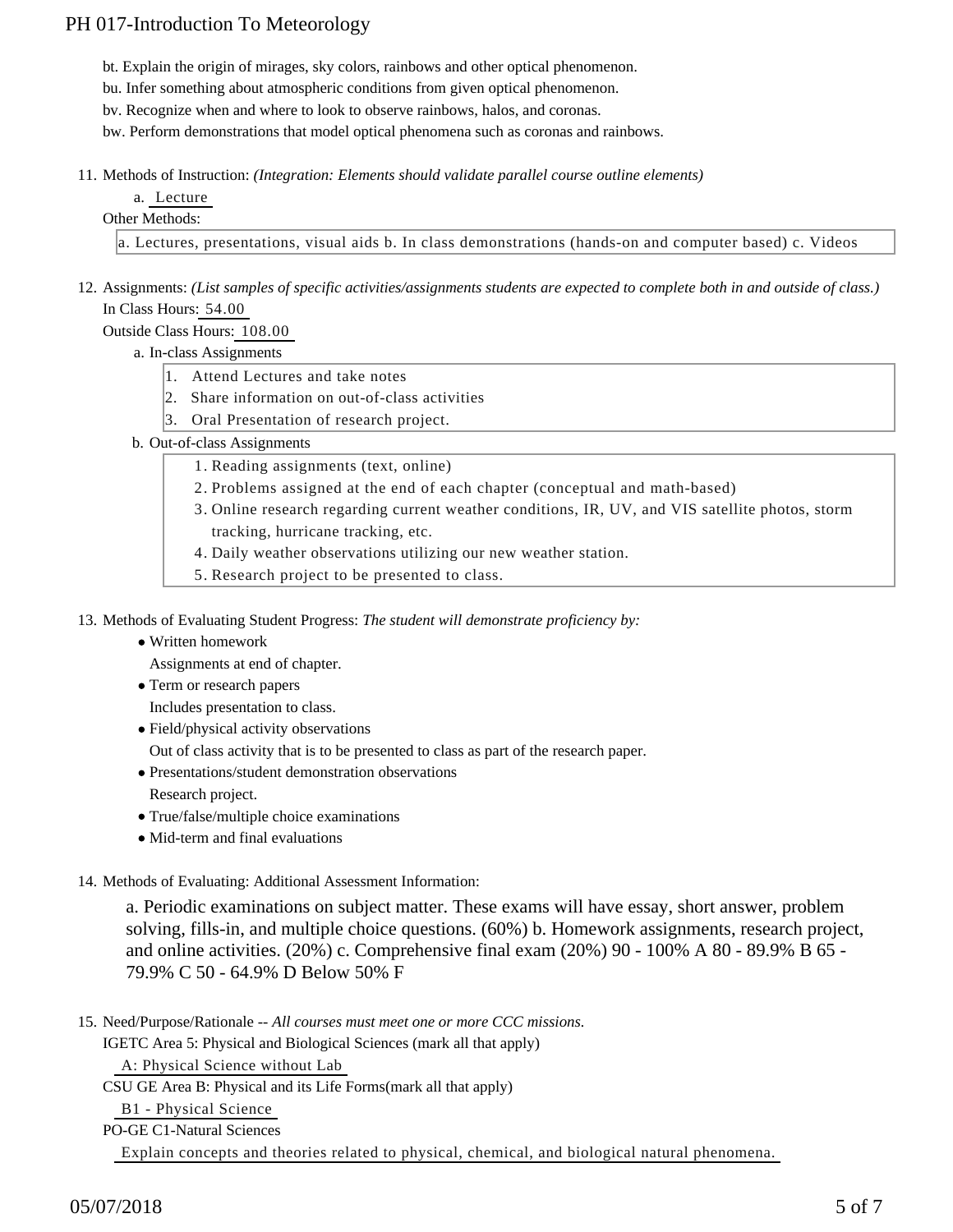| Draw a connection between natural sciences and their own lives.                                                    |                                |                     |                     |  |  |  |  |  |
|--------------------------------------------------------------------------------------------------------------------|--------------------------------|---------------------|---------------------|--|--|--|--|--|
| Use college-level mathematical concepts and methods to understand, analyze, and explain issues in                  |                                |                     |                     |  |  |  |  |  |
| quantitative terms.                                                                                                |                                |                     |                     |  |  |  |  |  |
| IO - Scientific Inquiry                                                                                            |                                |                     |                     |  |  |  |  |  |
| Predict outcomes utilizing scientific inquiry: using evidence and assertions determine which conclusions logically |                                |                     |                     |  |  |  |  |  |
| follow from a body of quantitative and qualitative data.                                                           |                                |                     |                     |  |  |  |  |  |
| Analyze quantitative and qualitative information to make decisions, judgments, and pose questions.                 |                                |                     |                     |  |  |  |  |  |
| IO - Critical Thinking and Communication                                                                           |                                |                     |                     |  |  |  |  |  |
| Apply principles of logic to problem solve and reason with a fair and open mind.                                   |                                |                     |                     |  |  |  |  |  |
| 16. Comparable Transfer Course                                                                                     |                                |                     |                     |  |  |  |  |  |
|                                                                                                                    | <b>Course Number</b>           | <b>Course Title</b> |                     |  |  |  |  |  |
| <b>University System</b><br><b>Campus</b>                                                                          |                                |                     | <b>Catalog Year</b> |  |  |  |  |  |
| 17. Special Materials and/or Equipment Required of Students:                                                       |                                |                     |                     |  |  |  |  |  |
| 18. Materials Fees:<br><b>Required Material?</b>                                                                   |                                |                     |                     |  |  |  |  |  |
| <b>Material or Item</b>                                                                                            | <b>Cost Per Unit</b>           |                     | <b>Total Cost</b>   |  |  |  |  |  |
| 19. Provide Reasons for the Substantial Modifications or New Course:                                               |                                |                     |                     |  |  |  |  |  |
|                                                                                                                    |                                |                     |                     |  |  |  |  |  |
| Change Advisory<br>20.<br>a. Cross-Listed Course (Enter Course Code): N/A                                          |                                |                     |                     |  |  |  |  |  |
|                                                                                                                    |                                |                     |                     |  |  |  |  |  |
| b. Replacement Course (Enter original Course Code): N/A                                                            |                                |                     |                     |  |  |  |  |  |
| 21. Grading Method (choose one): Letter Grade Only                                                                 |                                |                     |                     |  |  |  |  |  |
| 22. MIS Course Data Elements                                                                                       |                                |                     |                     |  |  |  |  |  |
|                                                                                                                    |                                |                     |                     |  |  |  |  |  |
| a. Course Control Number [CB00]: CCC000461848<br>b. T.O.P. Code [CB03]: 190200.00 - Physics, General               |                                |                     |                     |  |  |  |  |  |
| c. Credit Status [CB04]: D - Credit - Degree Applicable                                                            |                                |                     |                     |  |  |  |  |  |
|                                                                                                                    |                                |                     |                     |  |  |  |  |  |
| d. Course Transfer Status [CB05]: $A = Transfer to UC, CSU$                                                        |                                |                     |                     |  |  |  |  |  |
| e. Basic Skills Status [CB08]: $2N = Not basic skills course$<br>f. Vocational Status [CB09]: Not Occupational     |                                |                     |                     |  |  |  |  |  |
|                                                                                                                    |                                |                     |                     |  |  |  |  |  |
| g. Course Classification [CB11]: Y - Credit Course                                                                 |                                |                     |                     |  |  |  |  |  |
| h. Special Class Status [CB13]: N - Not Special                                                                    |                                |                     |                     |  |  |  |  |  |
|                                                                                                                    | i. Course CAN Code [CB14]: N/A |                     |                     |  |  |  |  |  |
| j. Course Prior to College Level [CB21]: $Y = Not$ Applicable                                                      |                                |                     |                     |  |  |  |  |  |
| k. Course Noncredit Category [CB22]: Y - Not Applicable<br>1. Funding Agency Category [CB23]: $Y = Not$ Applicable |                                |                     |                     |  |  |  |  |  |
| m. Program Status [CB24]: $1 =$ Program Applicable                                                                 |                                |                     |                     |  |  |  |  |  |
| Name of Approved Program (if program-applicable): ENVIRONMENTAL SCIENCES                                           |                                |                     |                     |  |  |  |  |  |
| Attach listings of Degree and/or Certificate Programs showing this course as a required or a restricted elective.) |                                |                     |                     |  |  |  |  |  |
|                                                                                                                    |                                |                     |                     |  |  |  |  |  |
| 23. Enrollment - Estimate Enrollment                                                                               |                                |                     |                     |  |  |  |  |  |
| First Year: 35                                                                                                     |                                |                     |                     |  |  |  |  |  |
| Third Year: 45                                                                                                     |                                |                     |                     |  |  |  |  |  |
| 24. Resources - Faculty - Discipline and Other Qualifications:                                                     |                                |                     |                     |  |  |  |  |  |
| a. Sufficient Faculty Resources: Yes                                                                               |                                |                     |                     |  |  |  |  |  |

b. If No, list number of FTE needed to offer this course: *N/A*